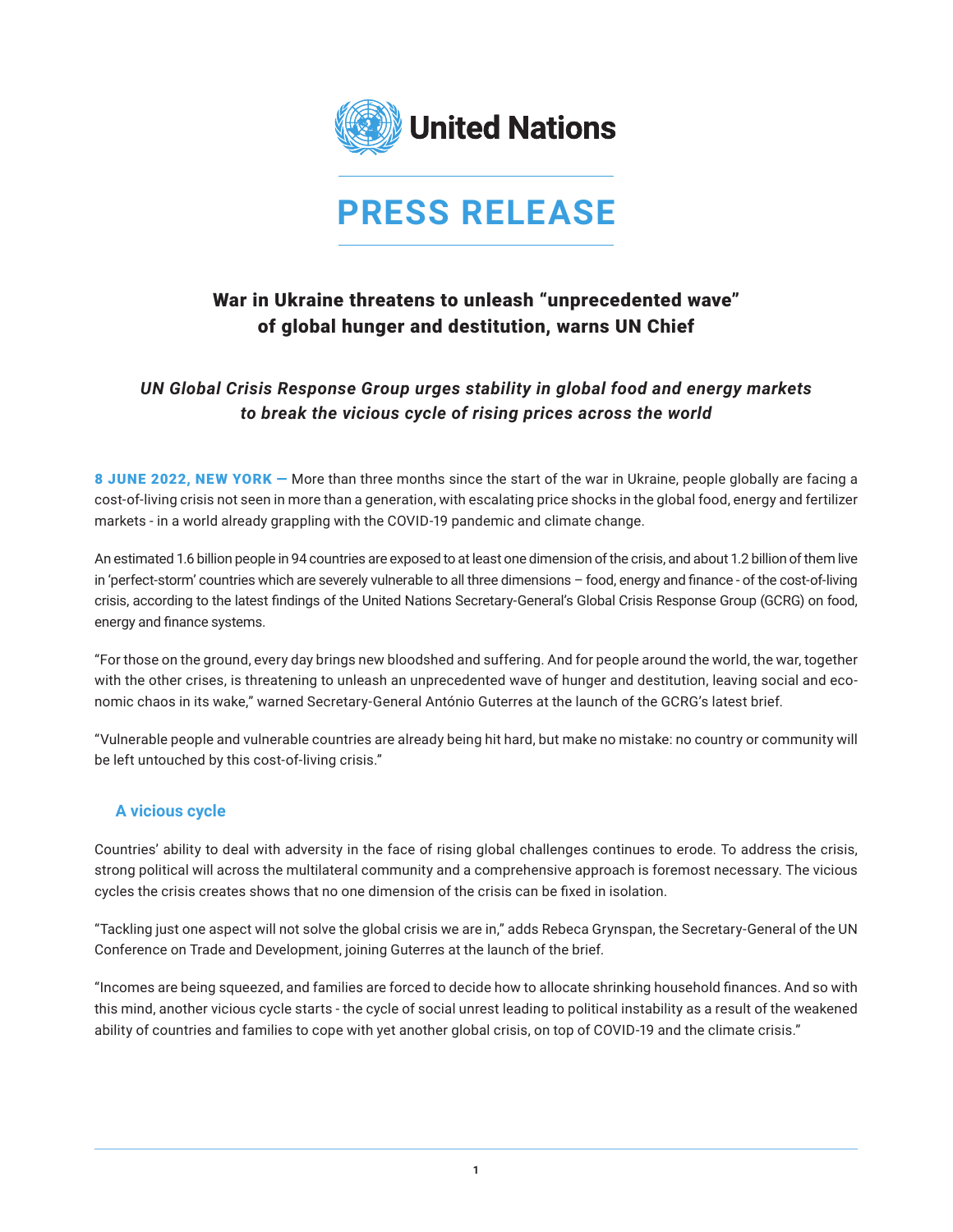

#### **A crisis of access**

Today, about 60 percent of the world's workforce is estimated to have lower incomes than before the pandemic. More than half of the world's poorest countries are in debt distress or at high risk of it.

According to the brief, the increase in hunger since the start of the war could be higher and more widespread. World Food Programme estimates show that the number of severely food insecure people doubled from 135 million pre-pandemic to 276 million over just two years. The ripple effects of the war in Ukraine, however, are expected to drive this number up to 323 million in 2022.

The Food and Agriculture Organization's latest food price index had already reached a record high in February 2022 before the war started, since then it has had some of the largest one-month increases in its history, with its record high in March 2022.

"This year's food crisis is about lack of access. Next year's could be about lack of food," said the UN Secretary-General. "We need to bring stability to global food and energy markets to break the vicious cycle of rising prices and bring relief to developing countries. Ukraine's food production, and the food and fertilizer produced by Russia, must be brought back into world markets – despite the war."

Guterres announced that he has asked Grynspan and UN humanitarian chief Martin Griffiths to coordinate two task-forces to allow for a "safe and secure export of Ukrainian-produced food through the Black Sea" as well as to ensure "unimpeded access to global markets for Russian food and fertilizers."